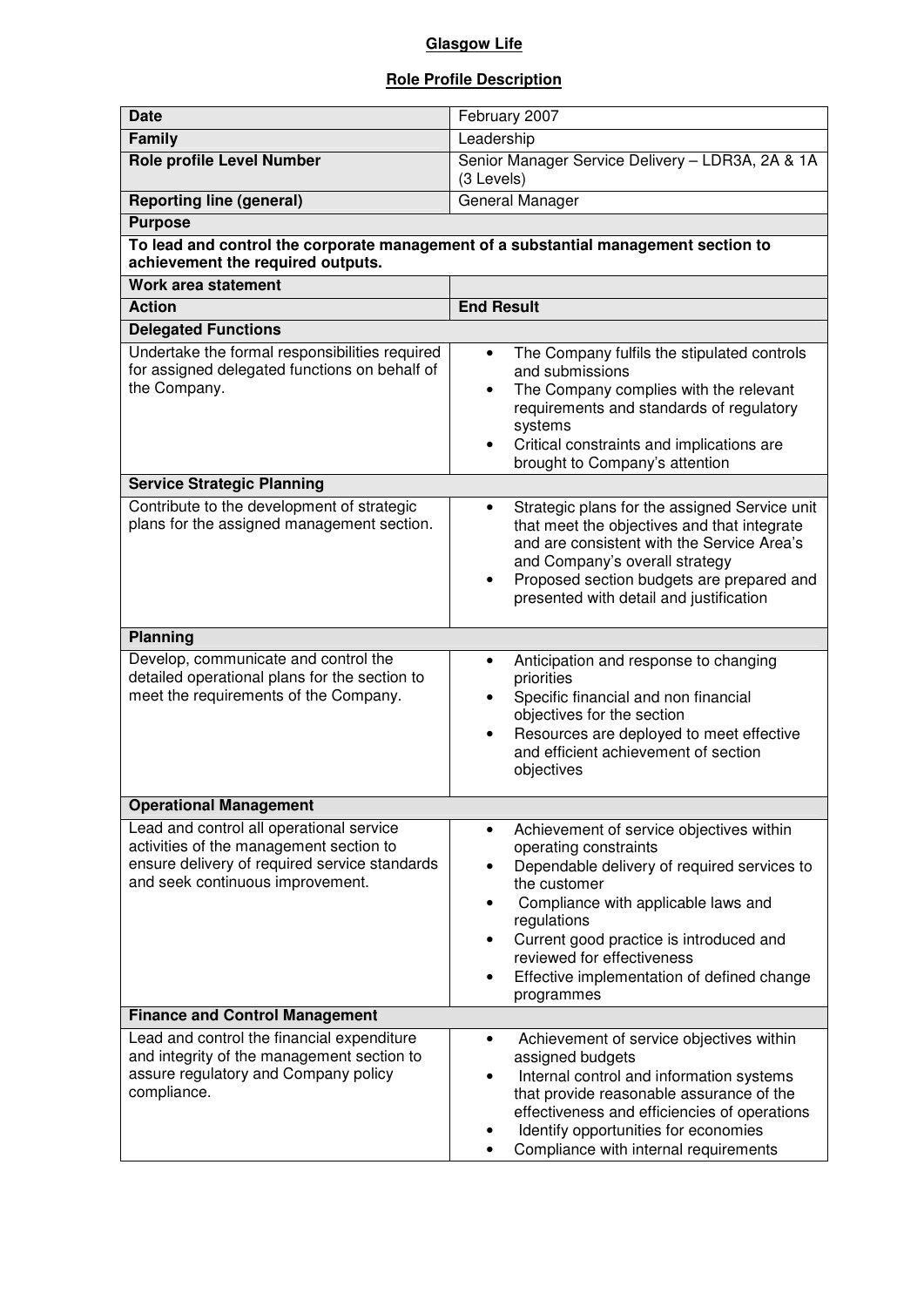| <b>Reporting</b>                                                                                       |                                                                                                                                                                                                                                                                                                                                         |  |  |  |
|--------------------------------------------------------------------------------------------------------|-----------------------------------------------------------------------------------------------------------------------------------------------------------------------------------------------------------------------------------------------------------------------------------------------------------------------------------------|--|--|--|
| Prepare and present all required<br>operational reports and information.                               | Fulfilment of all required management<br>$\bullet$<br>information processes, procedures and<br>reporting<br>Measurement and monitoring of performance<br>Review and understanding of variance to plans<br>$\bullet$<br>Identify opportunities for improvement<br>$\bullet$                                                              |  |  |  |
| <b>People Management and Development</b>                                                               |                                                                                                                                                                                                                                                                                                                                         |  |  |  |
| Lead, motivate and develop employees<br>throughout the assigned management<br>section.                 | Employees managed achieve the required<br>outputs<br>Deficiencies and underperformance are<br>$\bullet$<br>actively resolved<br>Identification and recommended development<br>$\bullet$<br>of capable people to enable the achievement of<br>section objectives<br>Positive employee feedback is sustained and<br>$\bullet$<br>improved |  |  |  |
| <b>External relationships</b>                                                                          |                                                                                                                                                                                                                                                                                                                                         |  |  |  |
| Promote, foster and sustain working<br>relationships with associated Company<br>and external partners. | Assure the appropriate section viewpoint is<br>presented<br>Issues are mutually resolved<br>Active development of Partnership working<br>arrangements                                                                                                                                                                                   |  |  |  |
| <b>Advisory</b>                                                                                        |                                                                                                                                                                                                                                                                                                                                         |  |  |  |
| Respond to information requests from<br>Elected Members on issues relevant to<br>the section.          | Advice and guidance on service issues<br>$\bullet$<br>Senior management informed of request and<br>$\bullet$<br>information provided                                                                                                                                                                                                    |  |  |  |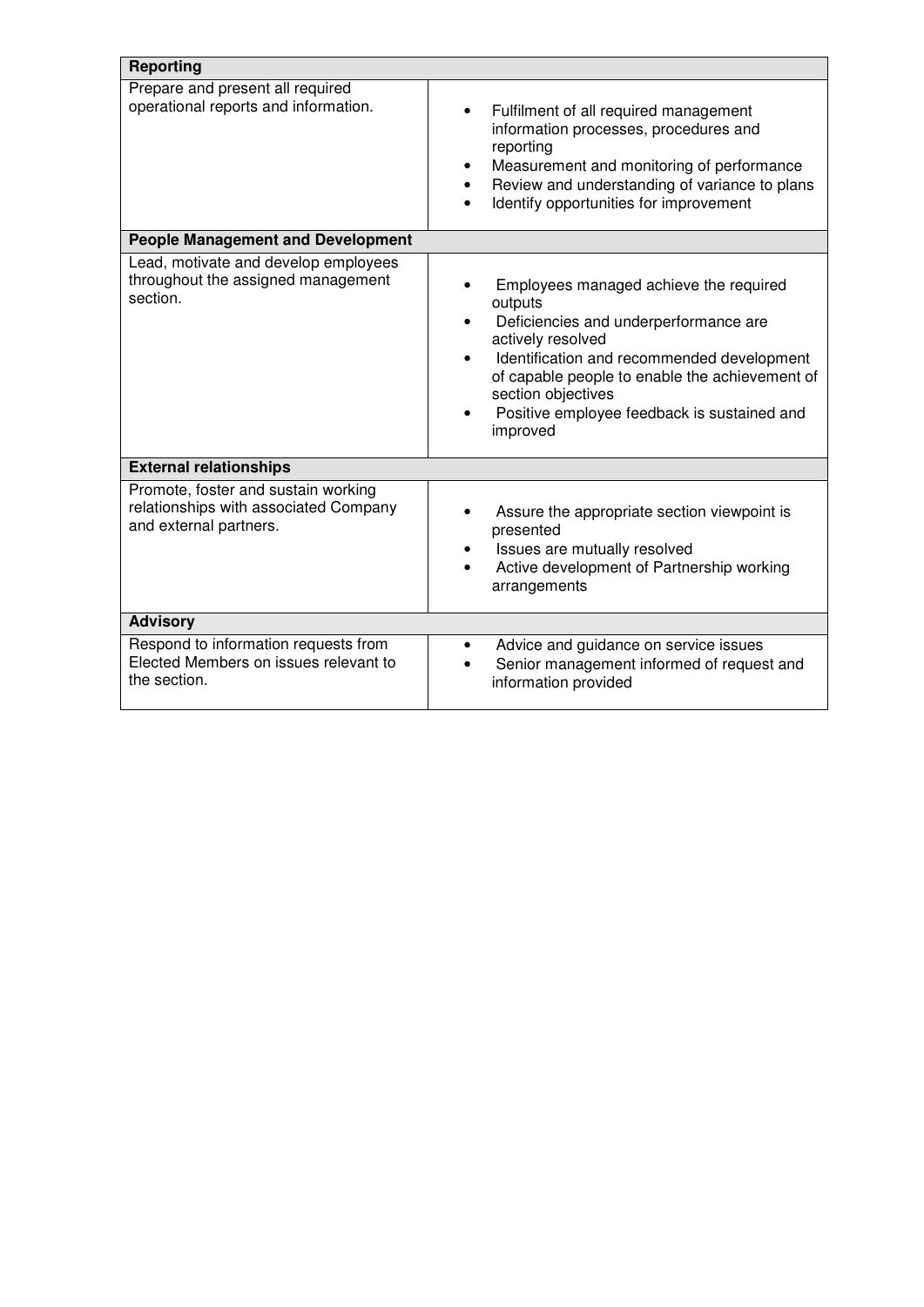#### **Nature of contacts and relationship (who and the nature of the communications)**

Senior Manager in a significant management section.

Ongoing operational relationships with multiple services from within the Company and associated organisations.

Recognised head of a management unit.

### **Working Environment Context (disruption, physical, disagreeable, health and safety aspects)**

Office or public building based.

May have extensive field operations

### **Procedural Context (creativity, discretion, impact)**

The Senior Manager implements and provides general management control over a substantial business or service area.

Responsible for operational and implementation decisions to meet required objectives.

**Key facts and figure ranges (include likely size of any team managed)** 

There are three graded levels of Senior Manager. The content of the role will remain broadly the same.

Variations will be a result of combinations of technical complexity, revenue sums controlled, diversity and scale of operations.

Section budget usually in excess of £5 million. Employees numbers managed are substantial, usually in excess of 150 but may be several hundred.

### **Skills, knowledge and qualifications**

Formal qualifications required. Essential and generally preferred

Degree level desirable.

Work knowledge

Proven senior managerial experience in related management area.

Financial control expertise.

Substantial people management experience.

Work skills and equipment operated

Familiarity with the operational limitations of critical equipment and infrastructure within the section.

### **Key Competency Requirement**

|    | Competency                               | Level          |
|----|------------------------------------------|----------------|
| 1  | Self belief                              | 3              |
| 2  | Self awareness                           | 3              |
| 3  | Self management                          | 3              |
| 4  | Drive for improvement in Public Services | 3              |
| 5  | Personal integrity                       | 3              |
| 6  | Seizing the future                       | 4              |
| 7  | Intellectual flexibility                 | 3              |
| 8  | Broad scanning                           | 3              |
| 9  | Contextual astuteness                    | 3              |
| 10 | Drive for results                        | 4              |
| 11 | Leading change through people            | 5              |
| 12 | Holding to account                       | 3              |
| 13 | Empowering others                        | 3              |
| 14 | Effective and strategic influencing      | 3              |
| 15 | Working effectively with others          | $\overline{c}$ |